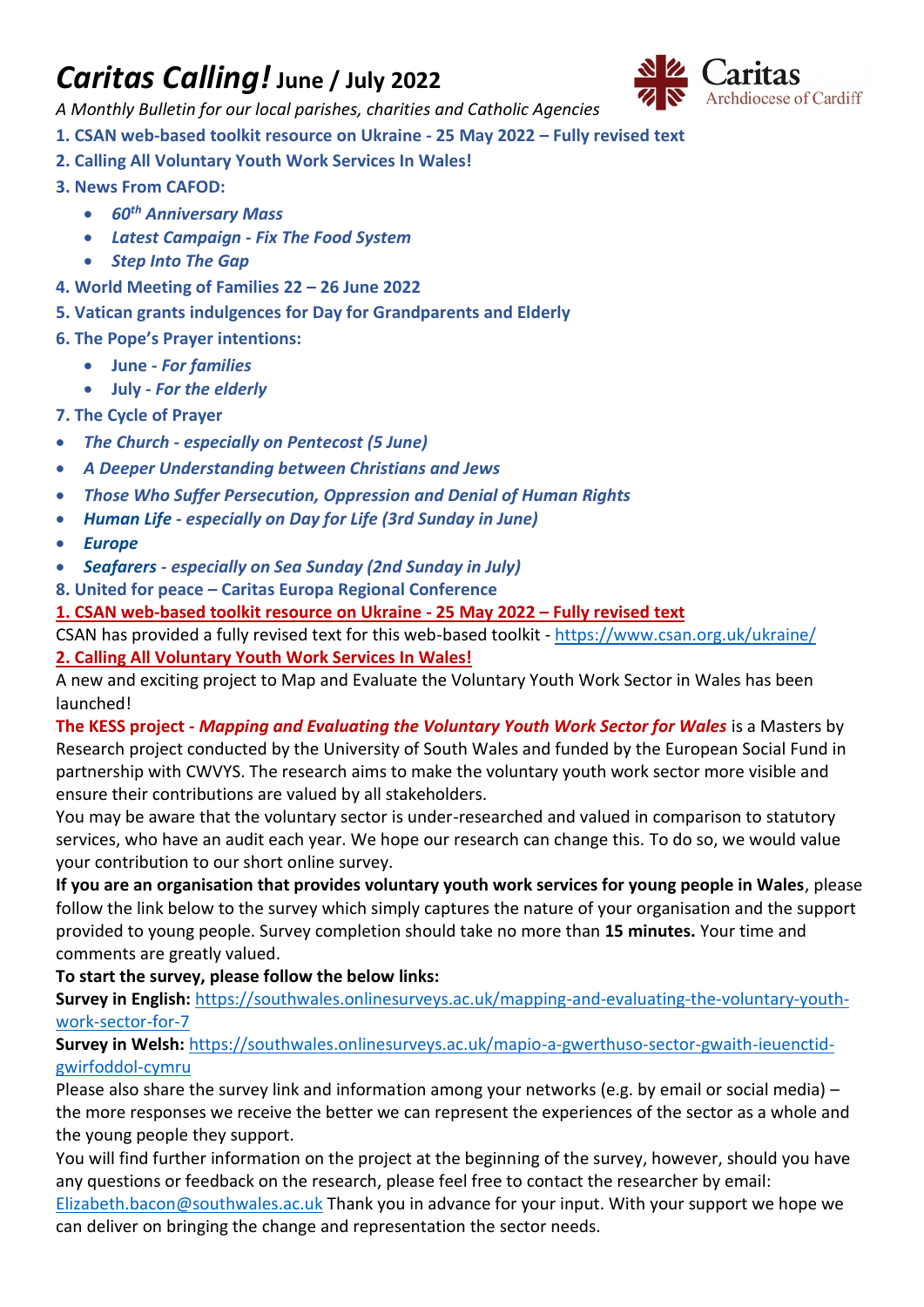#### **3. News From CAFOD**

Therese Warwick, CAFOD's Community Participation Co-ordinator for Cardiff and Menevia, has provided a number of News items. Therese can be contacted at [twarwick@cafod.org.uk](mailto:twarwick@cafod.org.uk) or [southwales@cafod.org.uk](mailto:southwales@cafod.org.uk)

#### • *60th Anniversary Mass*

Join us Friday 10 June at 12:30pm to celebrate the 60th Anniversary of CAFOD. We will mark this occasion with a special Mass live streamed from St. George's Cathedral in Southwark, London. Mass will be celebrated by Bishop Stephen Wright (Birmingham) and will be joined by the London Community Gospel Choir. We give thanks for our global partner organisations that we work with, CAFOD volunteers, supporters and staff past and present, tirelessly invoking the spirit of God's love to help our sisters and brothers abroad, to boldly speak out for justice.

Register here:<https://www.bigmarker.com/cafod/60-Anniversary>

#### • *Latest Campaign* **-** *[Fix The Food System](https://cafod.org.uk/Campaign/Fix-the-food-system)*

Our global food system is broken. It doesn't work for the people who work the hardest and it doesn't work for the planet. Profits come before people, and the farmers who grow our food live in poverty. The good news? Alternatives already exist and communities who work with CAFOD are leading the way, growing food in ways that are good for people and the planet. Contact [southwales@cafod.org.uk](mailto:southwales@cafod.org.uk) for more information. Order a [free leader's guide](https://shop.cafod.org.uk/collections/reclaim-our-common-home/products/fix-the-food-system-leaders-guide) to help spread awareness in your parish community

#### • *Step Into The Gap*

*Step Into The Gap* offers a unique opportunity for 18–30-year-olds to develop leadership skills within a fulltime gap year volunteering UK placement. Enjoy immersive and interactive experiences as an ambassador for CAFOD and inspire the next generation of young people to act for the most marginalised people and work towards a fairer world. Placements are based in the UK, either in a youth retreat centre or Catholic Secondary school. For more information and how to apply go to: [www.cafod.org.uk/gapyear](http://www.cafod.org.uk/gapyear) or contact Arianne McIntyre at: [youngleadership@cafod.org.uk](mailto:youngleadership@cafod.org.uk)

**4. World Meeting of Families 22 – 26 June 2022** <https://www.cbcew.org.uk/wmof22/>

The World Meeting of Families is held every three years. In 2022 it takes place in the Diocese of Rome but, through creative local initiatives in our dioceses and live-streaming, this is a truly global digital event. The theme for the tenth World Meeting of Families (WMOF) is *Family Love: a vocation and a path to Holiness*. The World Meeting of Families was instituted by Pope St John Paul II in 1994. The week is organised and promoted by the Vatican Dicastery for the Laity, Family and Life. Although physically hosted by the Diocese of Rome, in 2022 the event will be multi-centred and spread out throughout the world's Catholic dioceses. The limitations of the pandemic are, in a sense, presenting the opportunity for more families to truly participate and offer their contributions to diocesan meetings. The aim is for events in Rome and local initiatives to go hand-in-hand. Catholics will be able to listen to and follow the meeting with the Holy Father via live streaming. Each meeting begins with a Congress that invites married couples, families, pastors, theologians, and professionals with expertise on a variety of issues that affect family life together for workshops, talks, and discussions surrounding the theme. The shape of the event has always been fairly consistent, with an international Theological-Pastoral Congress at the start and ending, in the presence of the Pope, with a vigil and 'Festival of Families' along with a great final Eucharistic celebration. Among other things, the World Meeting is part of the current synodal journey of the Church and will provide a valuable experience of "participation, communion and mission" for our families. **[#WMOF22](https://twitter.com/hashtag/WMOF2022?src=hashtag_click)** [*See also The Pope's Prayer intention in June – For Families]*

# **5. Vatican grants indulgences for Day for Grandparents and Elderly**

The Holy See announced on Monday a series of indulgences that can be obtained by those taking part on the second World Day for Grandparents and the Elderly. *Vatican News, 30 May 2022*

In a [decree](https://press.vatican.va/content/salastampa/it/bollettino/pubblico/2022/05/30/0411/00850.html) published on Monday, the Apostolic Penitentiary – the Vatican tribunal responsible for issues relating to mercy and the forgiveness of sins in the Church – announced several grants of indulgences for those taking part in the second World Day for Grandparents and the Elderly, which this year falls on Sunday 24 July.

A plenary indulgence, which may also be obtained in suffrage for the souls in Purgatory, is granted: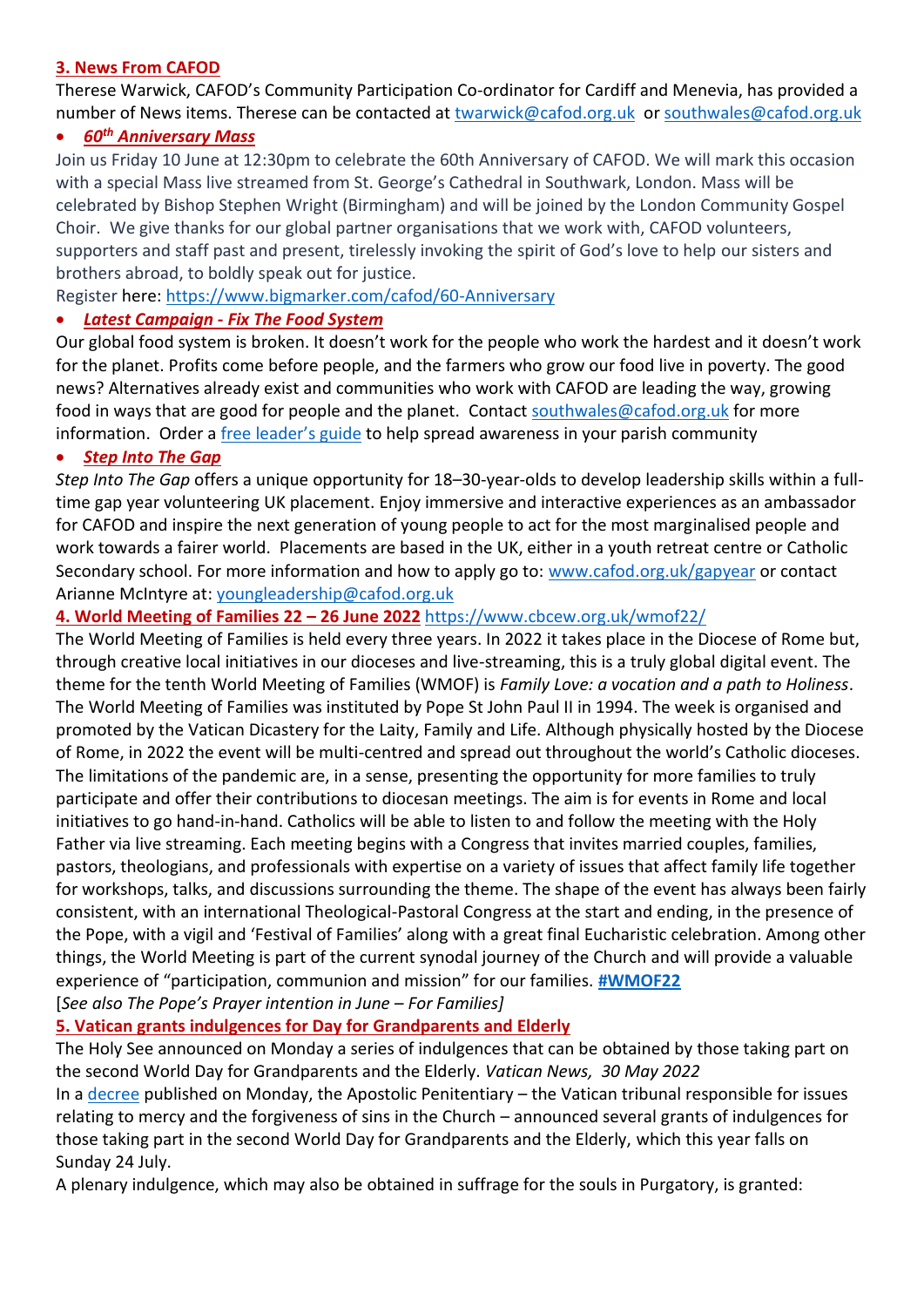- to grandparents, the elderly, and the faithful who, motivated by a true spirit of penance and charity, will participate on July 24th in the solemn celebration that Pope Francis will preside over in the Vatican, or in the various functions that take place throughout the world;

- to the faithful who, on the same day, devote adequate time to visit, in person or virtually through the media, their disabled brothers and sisters in need or in difficulty (such as the sick, the abandoned, or the disabled

- to the sick elderly and to all those who, unable to leave their homes for a serious reason, will unite spiritually with the sacred services of the World Day, offering to the Merciful God their prayers, the pains and sufferings of their lives, especially while the words of the Supreme Pontiff and the various celebrations are broadcast through the media

The grants of indulgence, "from the heavenly treasures of the Church," are made under the usual conditions of sacramental Confession, Eucharistic confession, and prayers for the intentions of the Pope. In the decree announcing the indulgences, the Apostolic Penitentiary also "firmly requests" priests to make themselves available, "with a ready and generous spirit," to hear confessions so that "this opportunity to attain divine grace through the power of the Keys of the Church may be more easily realised through pastoral charity." Pope Francis established the World Day for Grandparents and the Elderly in 2021, setting its observance for the fourth Sunday in July, the Sunday nearest the feast of Sts Anne and Joachim, grandparents of Jesus. [*See also The Pope's Prayer intention in July – For the Elderly*]

#### **6. The Pope's Prayer intentions:** *[Visit:<https://thepopevideo.org/> each month for the latest video]* **June - For families**

*"We pray for Christian families around the world; may they embody and experience unconditional love and advance in holiness in their daily lives."*

## **July - For the elderly**

*"We pray for the elderly, who represent the roots and memory of a people; may their experience and wisdom help young people to look towards the future with hope and responsibility."*

## **7. The Cycle of Prayer** - <https://www.liturgyoffice.org.uk/Calendar/2022/Ordo-2022.pdf>

## *Throughout Easter we are asked to pray for the following intentions:*

• [The Church](http://www.liturgyoffice.org.uk/Calendar/Cycle/EasterCP.shtml#Church) **-** *especially on [Pentecost](http://www.liturgyoffice.org.uk/Calendar/Sunday/EasterSunday.shtml#Pentecost) [5 June]*

**Background** Throughout the Season of Easter the first reading at Mass is taken from the Acts of the Apostles. Luke tells the story of the early Church from the Ascension and Pentecost to the early missions of the apostles.

*When the work which the Father gave the Son to do on earth was accomplished, the Holy Spirit was sent on the day of Pentecost in order that he might continually sanctify the Church." Then "the Church was openly displayed to the crowds and the spread of the Gospel among the nations, through preaching, was begun." As the "convocation" of all men for salvation, the Church in her very nature is missionary, sent by Christ to all the nations to make disciples of them.* **Catechism 767**

*Those who with God's help have welcomed Christ's call and freely responded to it are urged on by love of Christ to proclaim the Good News everywhere in the world. This treasure, received from the apostles, has been faithfully guarded by their successors. All Christ's faithful are called to hand it on from generation to generation, by professing the faith, by living it in fraternal sharing, and by celebrating it in liturgy and prayer.* **Catechism 3**

*Throughout Ordinary Time: Summer we are asked to pray for the following intentions:*

• [A Deeper Understanding between Christians and Jews](http://www.liturgyoffice.org.uk/Calendar/Cycle/SummerCP.shtml#Rights)

**Pope to B'nai B'rith: Promote fraternity by helping those in need** Meeting with a delegation from B'nai B'rith International, Pope Francis emphasizes the need to care for our sisters and brothers, inviting Jews and Christians to work together for the poor, for justice, and for the protection of creation. **Vatican News, 30 May 2022 -** <https://tinyurl.com/2p873e8b>

• [Those Who Suffer Persecution, Oppression and Denial of Human Rights](http://www.liturgyoffice.org.uk/Calendar/Cycle/SummerCP.shtml#Rights) *- especially on St John Fisher and St Thomas More (22 June)*

# **Aid to the Church in Need**

Aid to the Church in Need is a Pontifical Foundation of the Catholic Church, supporting the Catholic faithful and other Christians where they are persecuted, oppressed or in pastoral need.<https://acnuk.org/about/>